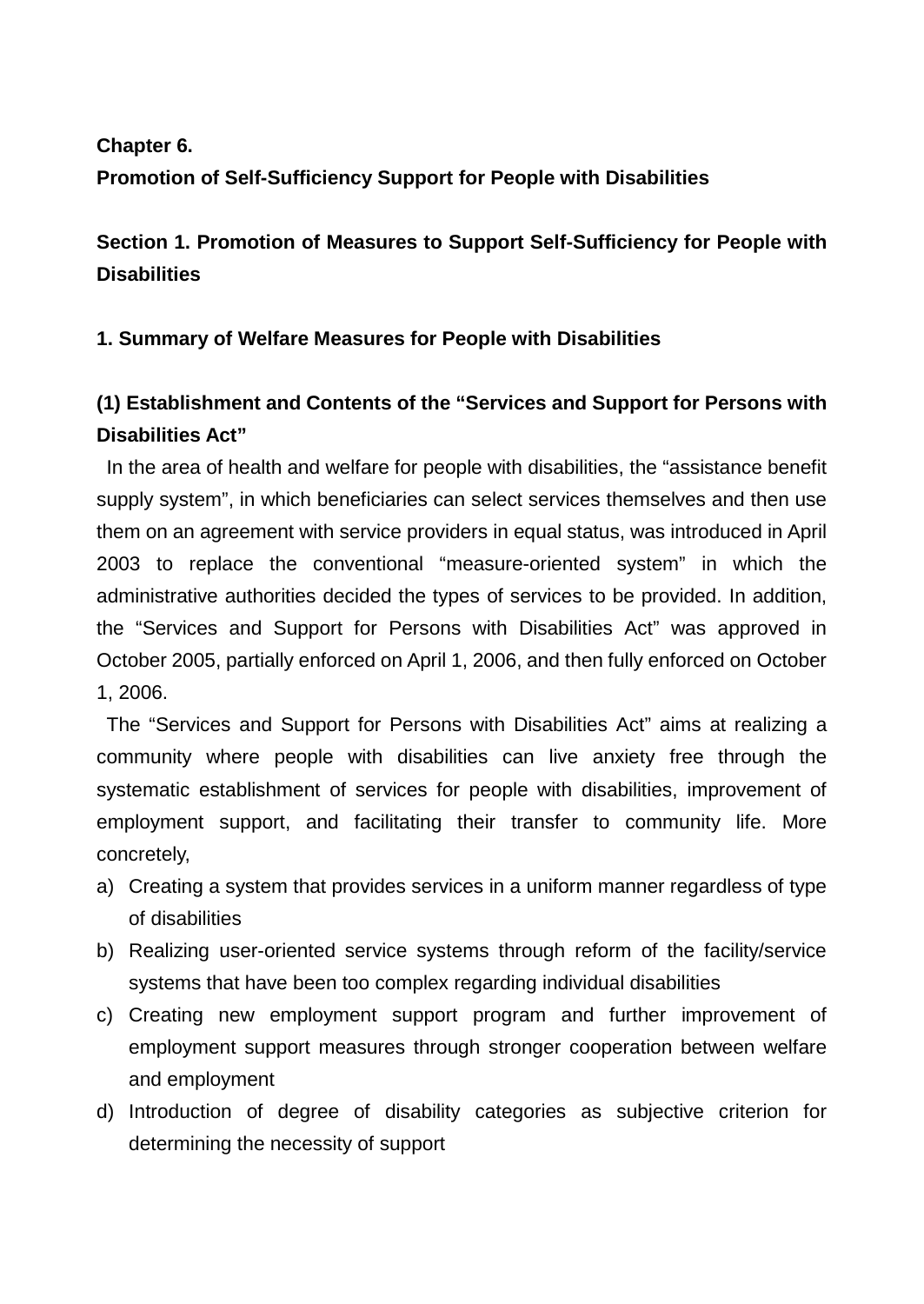e) Realizing a system that is supported by everyone through review of co-payments and obligating the government to share the cost

were all included in this act.

# **(2) Measure to Promote the "Services and Support for Persons with Disabilities Act"**

In order to realize a community where people with disabilities can live without anxiety, it is important to firmly establish the "Services and Support for Persons with Disabilities Act" among the public. However, considering the drastic nature of the reform, special measures were decided upon in December 2006 and are now being implemented to cope with the various opinions expressed upon them by carefully including further reductions of co-payment and spending 120 billion yen over 3 years as a measure to ease the sudden change for service providers. In addition, in response to a suggestion from a project team formed from ruling parties on self-sufficiency support for people with disabilities, emergency measures with an eye to future drastic revisions of the Services and Support for Persons with Disabilities Act were decided upon in December 2007 and have been implemented since FY 2008. Based on the FY 2008 second supplementary budget, the fund established in prefectures as special measures was extended and added (approximately 65 billion yen was added and extended for FY 2009 and FY 2011). Furthermore, in accordance with the FY 2009 supplementary budget, 140 billion yen was added to this fund for the purpose of improving working conditions of welfare/long-term care workers.

### **(3) Revision of the Services and Support for Persons with Disabilities Act**

A supplementary regulation of the "Services and Support for Persons with Disabilities Act" prescribes a revision in 3 years after the enforcement. A Subcommittee for People with Disabilities of the Medical Social Security Council was held from April 2008, and compiled "Concerning Revision of the Services and Support for Persons with Disabilities Act in 3 years after the Enforcement" (a written report) in December 2008 after holding a total of 19 discussions.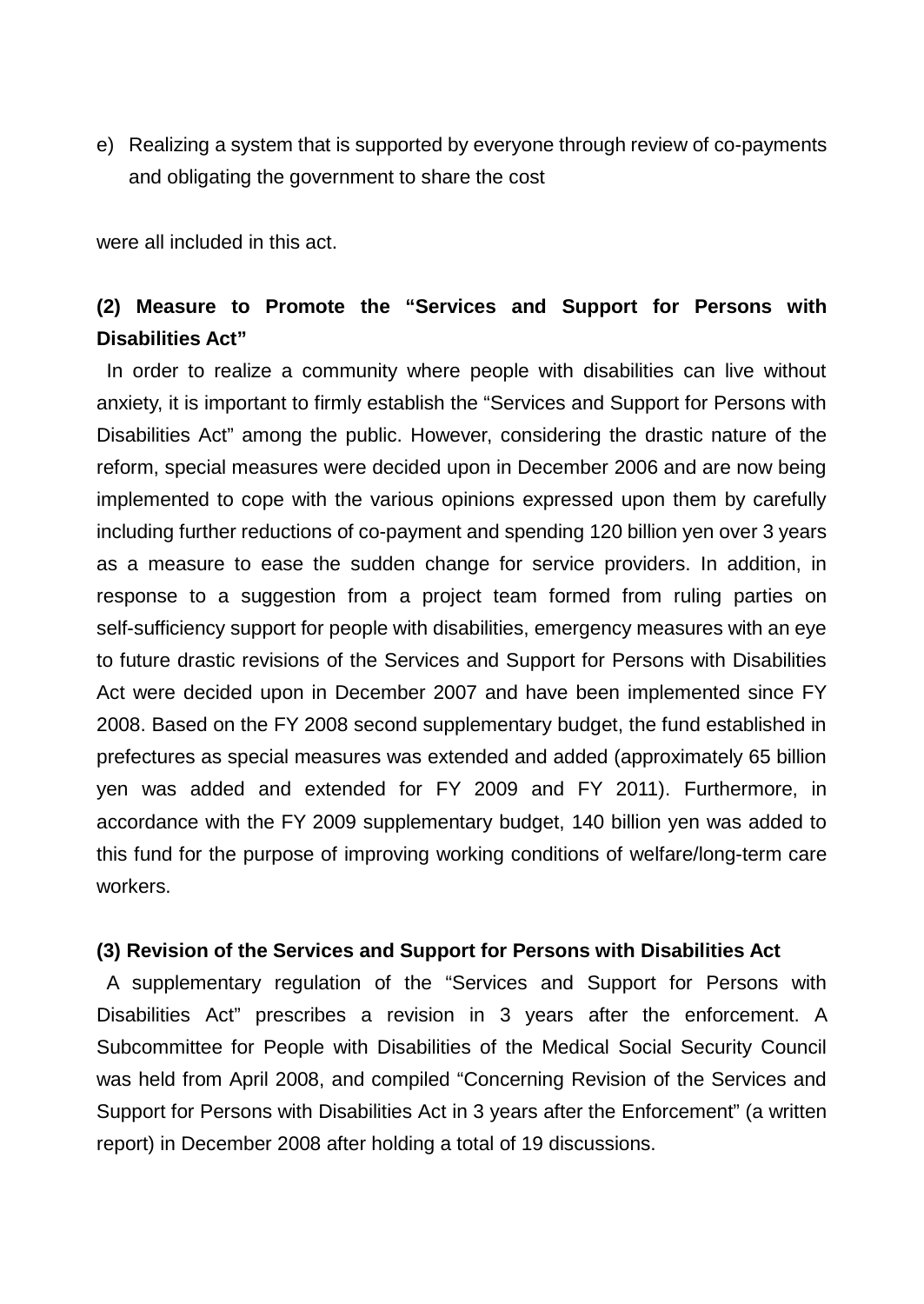Reflecting the contents of this report, the "Draft Legislation to Amend the Services and Support for Persons with Disabilities Act" was presented at a FY 2009 regular Diet session, incorporating revisions of users' burdens, revisions of range and degree of disability categories, improvement of counseling support, enhancement of support for children with disabilities, and improvement of community support for self-sufficient lives. The legislation was, however, shelved.

In addition, disability welfare service fees (so-called fees) were increased by 5.1% basically aiming at a) securing excellent human resources; b) stablizing management base of service providers; c) enhancing quality of services, d) improving infrastructure for community live; e) consideration to the hilly and mountainous areas; and f) promoting transfer to a new system. The revised fees were put into effect in April 2009.

#### **(4) Promotion of Measures for Social Participation**

The "Act to Amend the Act Concerning Assistance Dogs for Persons with Disabilities" was approved at an extraordinary Diet session in 2007. Accordingly, the provisions to position complaint desks in all prefectures that were made in April 2008 have been clarified upon and workplaces or offices with a certain number of workers will be obliged to accept assistance dogs. In consideration of this revision, the Ministry of Health, Labour and Welfare has prepared an "Assistance Dogs for People with Disabilities Consultation Support Manual" that aims to be of support to prefectural consultation desks. In addition, enlightenment activities are being executed that include making/distributing posters, pamphlets, and stickers as well as establishing a website.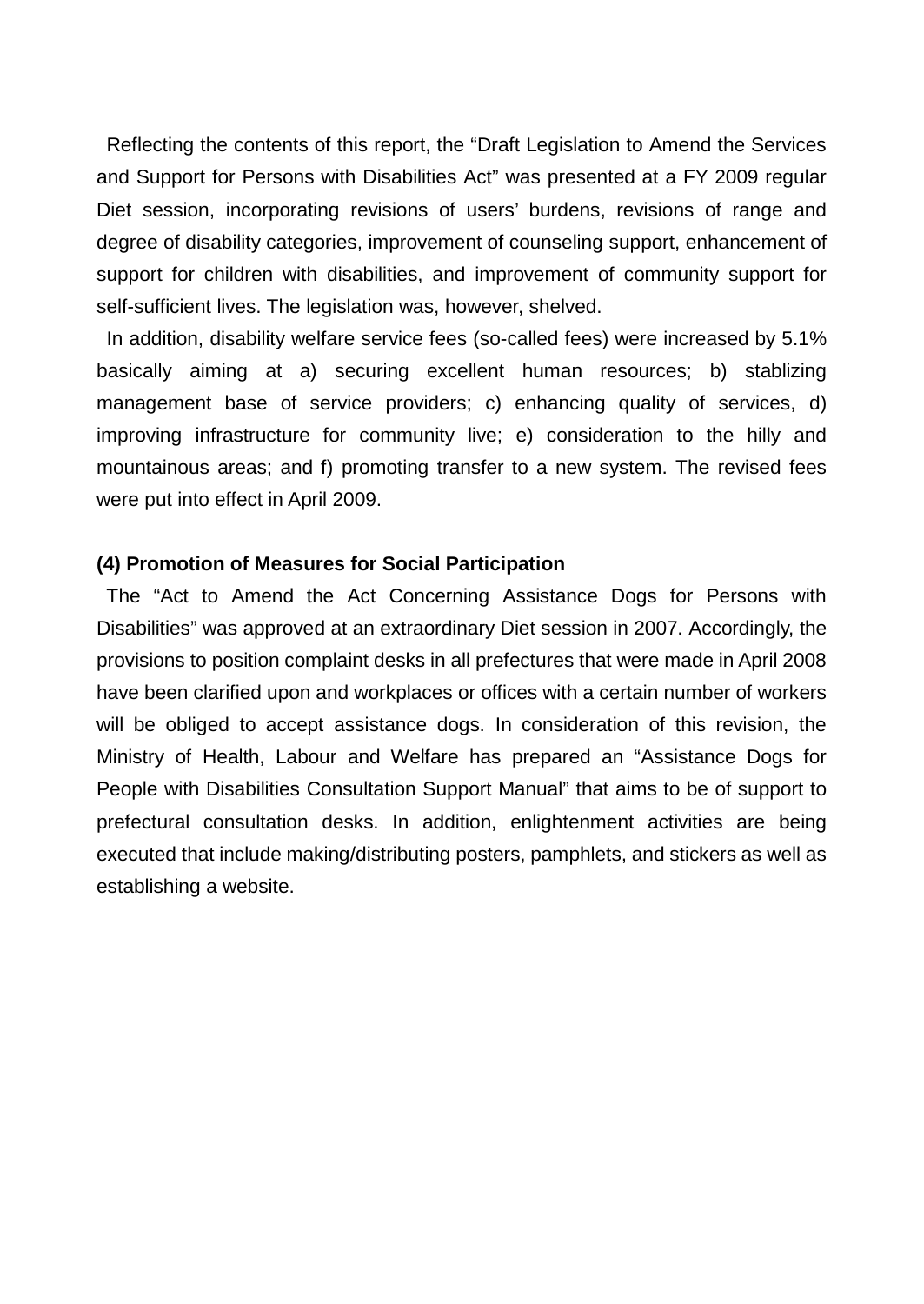# **Section 2. Promotion of Measures to Support Community Transfer for People with Mental Disorders**

#### **1. Measures for Mental Health and Medical Welfare**

Measures for mental health and welfare are being implemented based on the concept of a shift from hospitalized medical treatment to living in communities". A particularly urgent issue is improving the required support for hospitalized patients that would leave hospital on their own free will if the conditions were satisfactory for living self-sufficiently in communities.

The Ministry of Health, Labour and Welfare formulated the "Vision for Reform of Mental Health and Medical Welfare" in September 2004 that aimed at eliminating hospitalized patients who could leave hospital if the conditions were right in next 10 years. In consideration of the Vision, following measures have been made:

a) establishment of a system to provide services in a uniform manner, regardless of the type of disability including physical, mental retardation, or mental disorders;

b) medical fee revision of FY 2008 focusing on acute stage evaluations and evaluation of hospitals' efforts in transferring patients into community life; and

c) implementation of the "Programs of Special Measures to Support Community Transfer for People with Mental Disorders" to support hospitalized patients with mental disabilities who can leave with right condition to leave hospital and live in community

### **2. Further Promotion of Community Transfer for People with Mental Disorders**

#### **(1) Discussion on Mental Health and Medical Welfare**

The aforementioned "Vision" identified a concrete direction of the measures for mental health and medical welfare for about 10 years. In September 2009, which is the middle of the period of the Vision, priority measures for the latter 5 years need to be formulated.

For this end, the Ministry of the Health, Labour and Welfare held a "Study Group on Mental Health and Medical Welfare" since April 2008 to have discussions on a)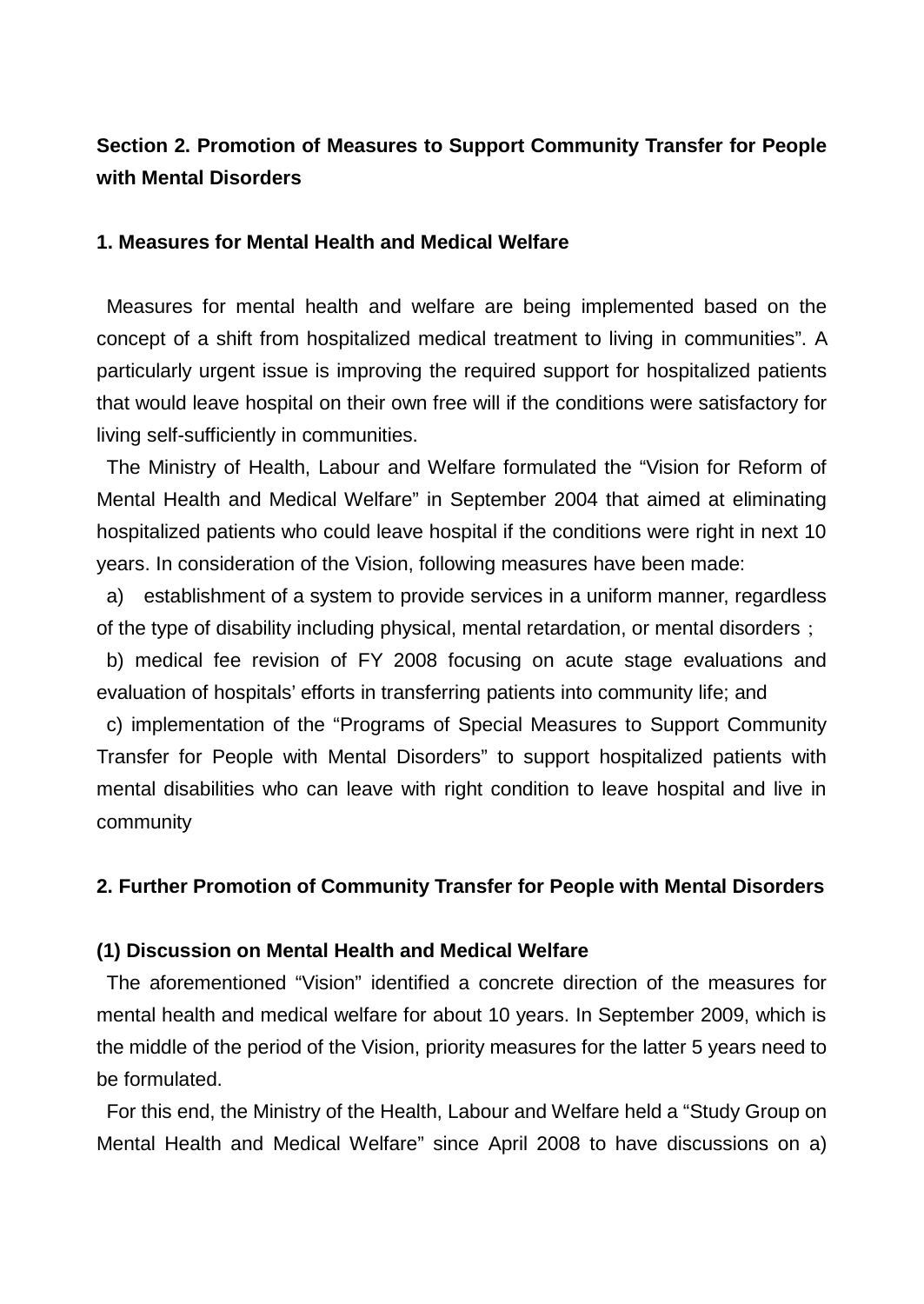community transfer and support for community life; b) restructuring of a system of mental health and psychiatry; and c) diffusion and enlightenment to deepen understanding about mental illnesses. "Summary of Discussions and Directions for Future Discussions (Summary of Issues)" was compiled in September 2008, the "interim report" was prepared in December 2008, and they were reported to a Subcommittee for People with Disabilities of the Medical Social Security Council. The "interim report" made various proposals including: a) consultation support to improve community life; b) improvement of welfare services to support community life; c) improvement of emergency psychiatric medical care; and d) support during hospitalization and after released from hospital.

In consideration of the summary of this report and around the same time as the"Draft Legislation to Amend the Services and Support for Persons with Disabilities Act, etc." that expands application of benefits to "community consultation support" in order to further promote community transfer of people with disabilities, the laws related to mental health and welfare for people with mental disorders were revised to incorporate: a) cooperation between establisher/manager of medical institutions and welfare service providers for people with disabilities; and b) securing of a system for emergency psychiatric medical care in prefectures.

Furthermore, based on the "Summary of Issues", discussions have been continuously made on mental health medical care and deepening (diffusion and enlightenment) the public understanding in preparation for priority measures of the "Vision" for the latter half 5 years.

#### **(2) Discussion on Certified Psychiatric Social Workers**

The environment surrounding mental health and medical welfare measures is drastically changing due to the enforcement of the Services and Support for Persons with Disabilities Act. Social roles demanded for certified psychiatric social workers are also changing, and discussions on nurturing and human resource development of highly specialized certified psychiatric social workers have been made. An interim report was compiled in October 2008, and submitted to a Subcommittee for People with Disabilities of the Medical Social Security Council in November 2008. In consideration of the summary of this report and around the same time with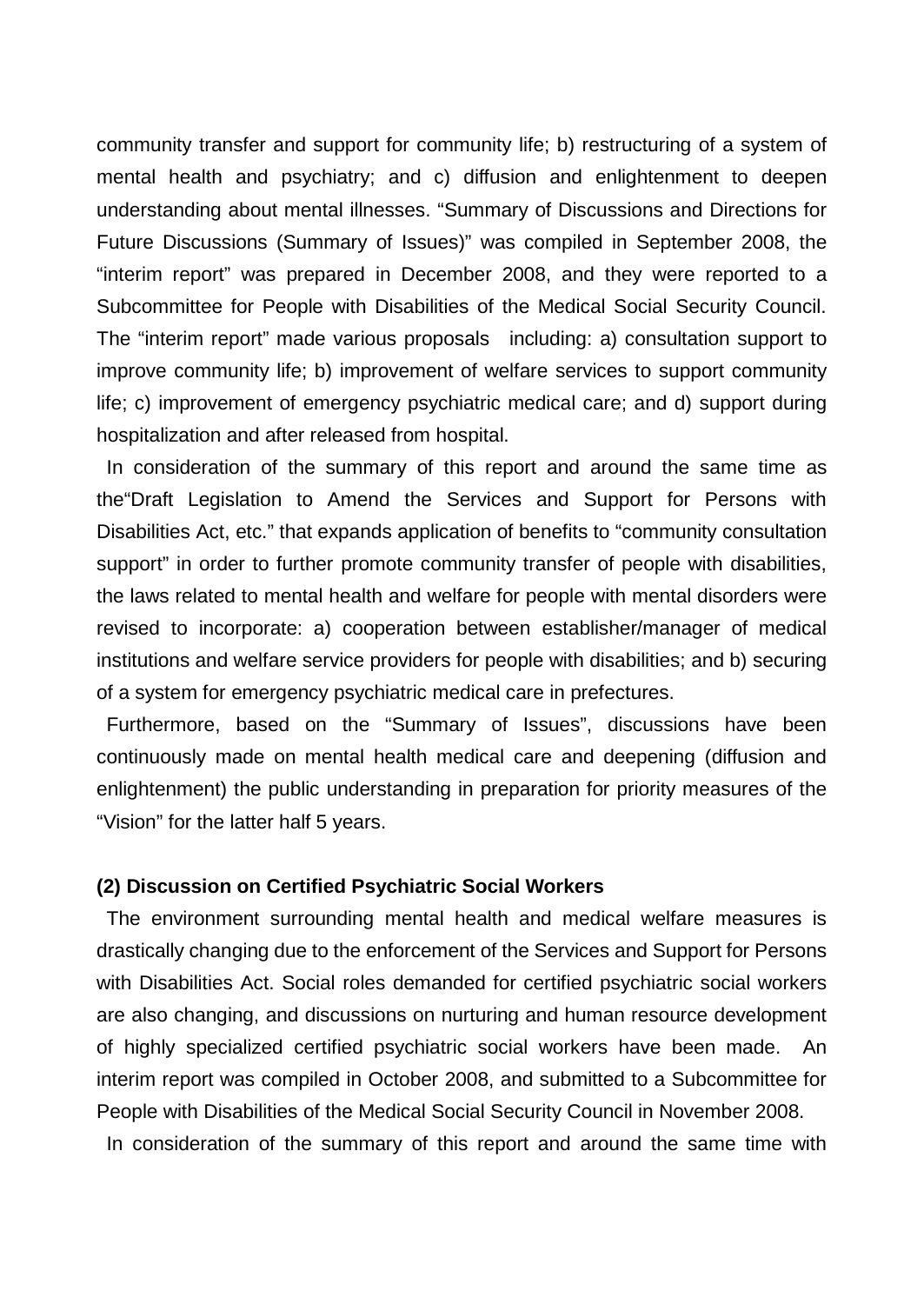the"Draft Legislation to Amend the Services and Support for Persons with Disabilities Act, etc." that expands application of benefits to "community consultation support" in order to further promote community transfer of people with disabilities, the Psychiatric Social Workers Act is to be revised with aim of making sure that psychiatric social workers support community transfer and community life of people with mental disorders. Discussions on revision of the curriculums to nurture psychiatric social workers have been continuously made.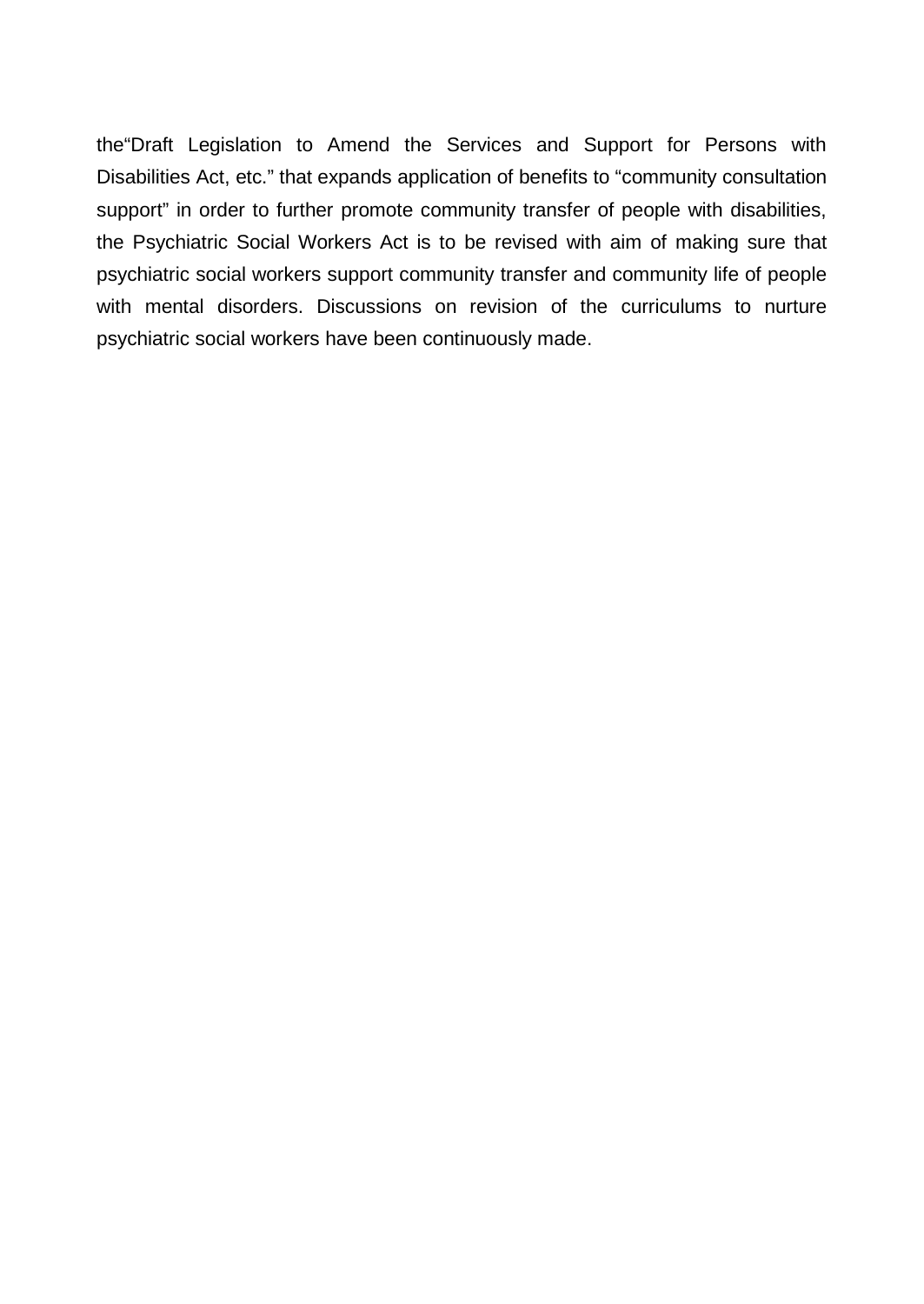# **Section 3. Promotion of Measures to Support People with Developmental Disorders**

### **1. Summary of Support Measures for People with Developmental Disorders**

### **(1) Establishment of the Support Act for People with Developmental Disorders**

The Support Act for People with Developmental Disorders aims at supporting people with developmental disorders throughout their lives with regard to their self-sufficiency and social participation, hence contributing to the promotion of welfare, and was approved at an extraordinary Diet session in 2004 and enforced in April 2005.

# **(2) Promotion of the Support Measures for People with Developmental Disorders**

In order to promote consistent support for people with developmental disorders according to the respective life stage of infancy through to adulthood, a "Headquarters to Promote Measures for Developmental Disorders", lead by the Administrative Vice-Minister of Health, Labour and Welfare, was established in June 2006, and efforts are being made to promote related measures across systems including measures for medical care, health care, welfare, and employment. In August 2008, a Study Group on Measures for People with Development Disorders was held to sort out the current issues related to support for people with development disorders and to discuss on the future directions of the measures, and then, a report was compiled.

# **2. Implementation of Measures to Support People with Developmental Disorders**

# **(1) Establishment of Community Support System for People with Developmental Disorders**

A community support system for people with developmental disorders is being established through providing consultation support, development support, and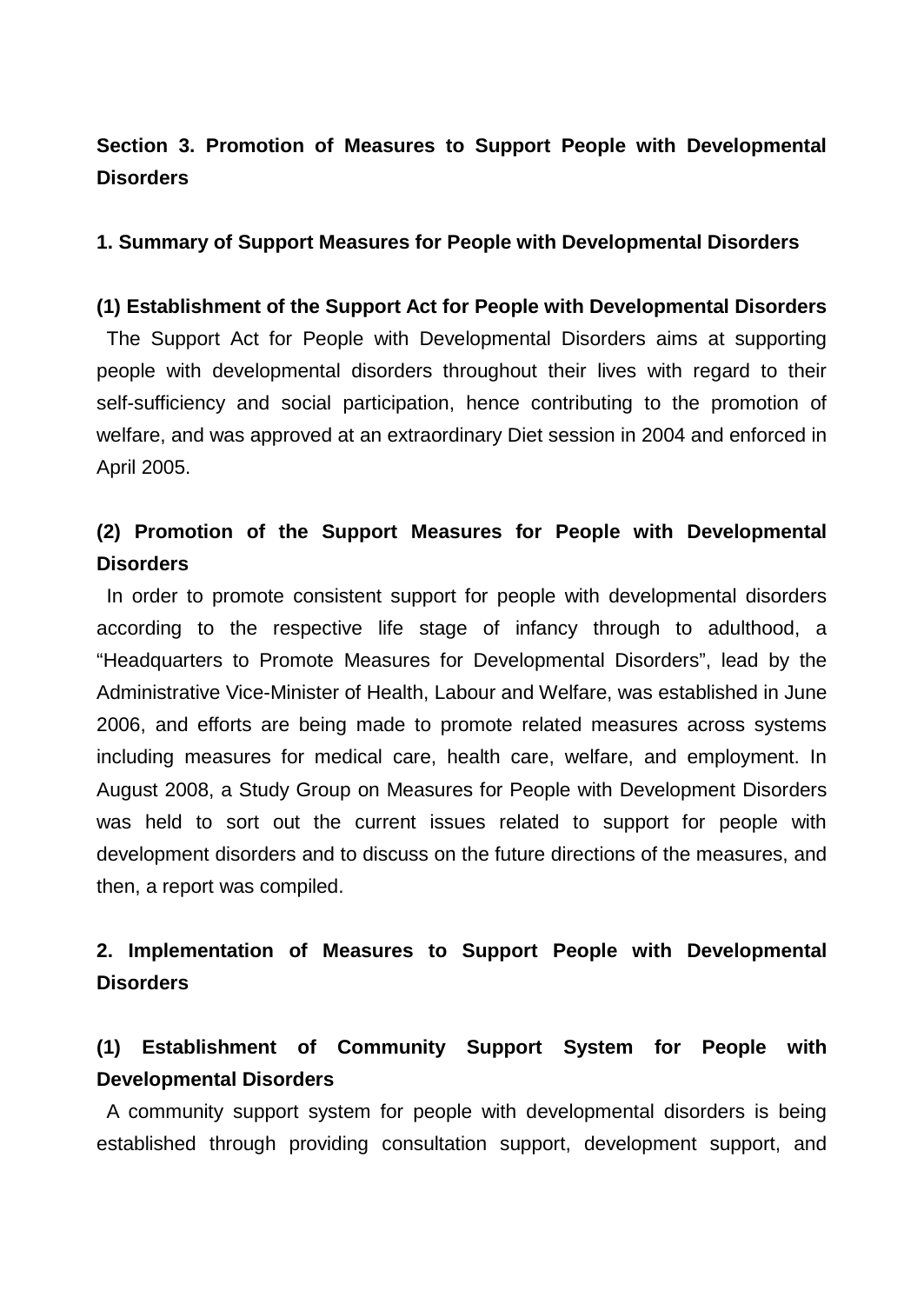employment support for people with developmental disorders and their families at developmental disorder support centers in all prefectures and designated cities, and through a network of related support organizations for continuous support according to the respective life stage in each region while setting up discussion committees to establish support system in prefectures. In addition to these measures, the support system including preparation of individual support plans in cities, towns, and villages is to be examined and evaluated, and the system is to be improved through providing prefectural support. Furthermore, in FY 2009, a "promotion program of a core hospital system for treating children's minds" to establish a support system mainly at core hospitals in cooperation with medical institutions and health/welfare institutions, are being implemented in prefectures to cope with the various problems of children's mental health, child abuse, and developmental disorders.

# **(2) Steady Implementation of Development of Support Methods for People with Developmental Disorders and Dissemination/Enlightenment Activities**

Development programs of support for people with developmental disorders for use in developing effective support methods for people with developmental disorders will be implemented through leading measures to realize consistent support in accordance with the growth of children with developmental disorders. Moreover, establishment of service model of employment support system for adolescents with developmental disorders will be promoted mainly at National Rehabilitation Centers for Persons with Disabilities to realize self-sufficient life in community including working life. In addition, improved dissemination/enlightenment activities for developmental disorder support institutions and the general public will be held at the developmental disorder information centers that were established in March 2008, and improved developmental disorder support training for support staff at respective workplaces will be promoted.

Furthermore in December 2007, the third committee of the United Nations General Assembly adopted the resolution, which declared April 2 as "World Autism Awareness Day". In line with this, the Ministry of Health, Labour and Welfare and Autism Society Japan held a symposium to diffuse correct knowledge about autism and other developmental disorders on April 2, 2009.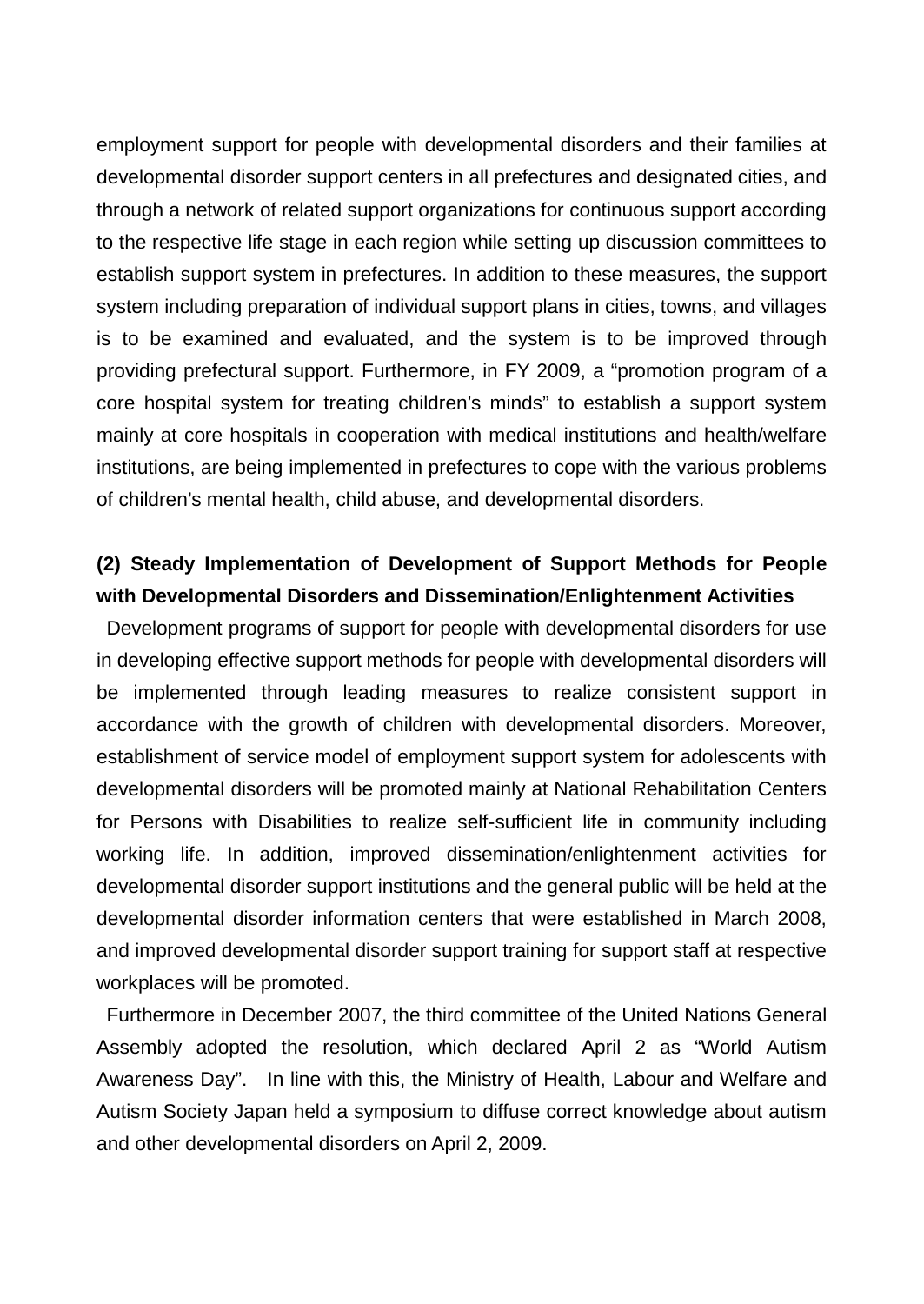In addition, various enlightenment activities for "Developmental Disorders Awareness Week" from April 2 to April 8, which was proposed by related organizations, have been implemented by local public organization nationwide and related organizations.

# **3. Promotion of Employment Support for People with Developmental Disorders**

Employment consultations and guidance according to the respective characteristics of people with developmental disorders have been provided at special support sections of Hello Works. Furthermore, various specialized employment rehabilitation is being implemented at Local Vocational Centers for Persons with Disabilities that includes employment evaluations, and employment preparation support. In addition, Employment and Vocational Life Support Centers for Persons with Disabilities, which provide integrated consultations and support for employment and daily living in neighborhoods can also be used. In the mean time, trial employment programs for people with disabilities and support from Job Coaches can also be used as required.

Since FY 2007 people with developmental disorders that are using the general counters at Hello Works in Labour Bureaus and having difficulty with communication are guided to special support institutions while "employment programs for young people requiring communication support" is implemented for those not wishing to use special support in providing individual consultations/support according to their characteristics. In addition, these Labour Bureaus are equipped with the employment support devices. Furthermore, training courses that provide know-how on employment support and management and "nurturing programs for supporters of people with developmental disorders" have been implemented as measures for people with developmental disorders at the Support Centers for People with Developmental Disorders since FY 2006. Moreover, in FY 2009, the "Employment Development Subsidy for People with Developmental Disorders (Employment Promotion Model Project for People with Developmental Disorders)" was established. Besides, the National Institute of Vocational Rehabilitation has been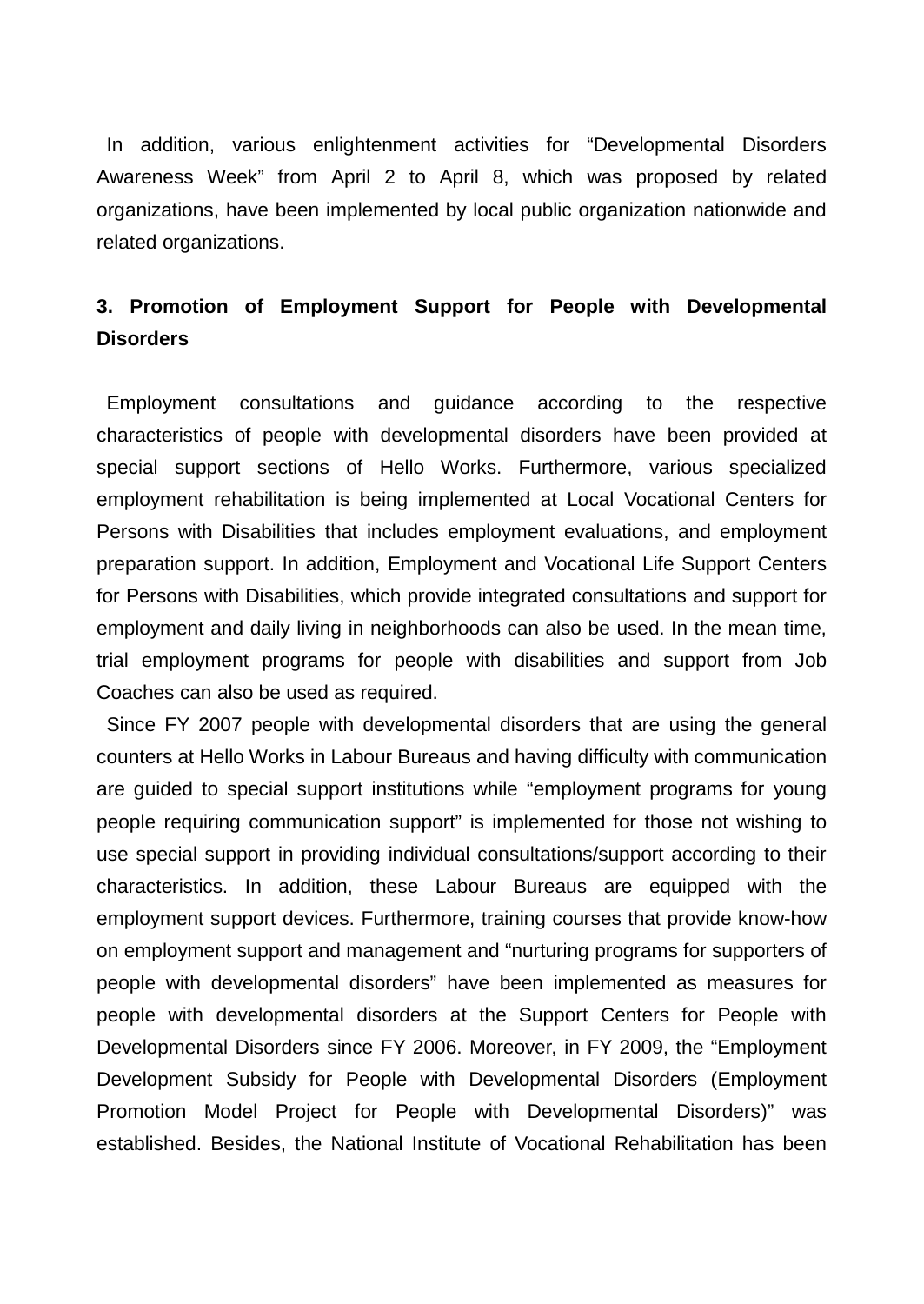conducting research and developing techniques related to employment support for people with developmental disorders, and accumulating them. At the same time, trial implementation of specialized support is being conducted at a department within the National Institute of Vocational Rehabilitation by utilizing the results of these technical developments. (For more information on promotion of employment support for people with disabilities, please refer to Section 4.)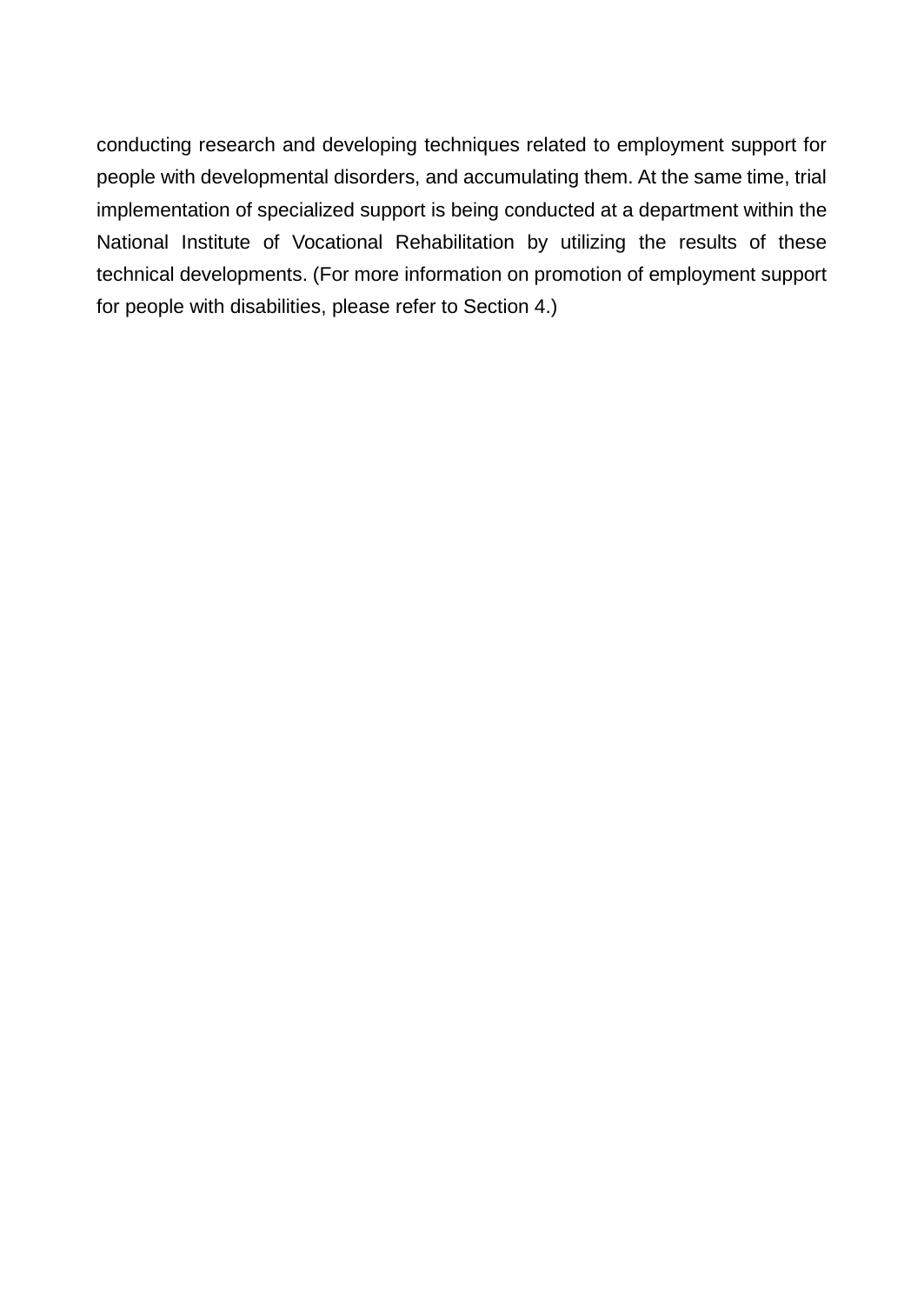## **Section 4. Comprehensive Promotion for Self-Sufficiency Support in Employment for People with Disabilities**

# **1. Approval of the Revised Employment Promotion Act for People with Disabilities**

Despite growing motivation of people with disabilities to work, employment of people with disabilities by regional small- and medium-sized enterprises is decreasing. Accordingly, the "Act for Employment Promotion etc of Persons with Disabilities" was revised. The revised law was approved and promulgated in December 2008, and has been gradually enforced.

This amendment includes the following matters: a) expand the subject enterprises of the levy and grant system for employing people with disabilities gradually from those of 301 workers or more to those of 101 workers or more, and b) including part-time workers (20 to 29 hours per week) as subject to obligation with employing people with disabilities. Through these implementations, efforts are to be made to improve measures for further employment of people with disabilities. (Amendments referred in a) and b) will be enforced in July 2010.)

#### **2. Employment Situation of People**

Concerning employment situation of people with disabilities amid the deteriorating employment situation overall, the number of people with disabilities employed through Hello Work was lower than the previous year when it reached the record high. Nevertheless, the number reached 44,463 (in FY 2008), exceeding the FY 2006 level. As of June 1, 2008, the actual employment rate at private enterprises was 1.59%, which was an increase of 0.04 points from the previous year. On the other hand, active openings were still large at 143,533 people (as of end of March 2009) and the number of enterprises that attained the legally mandated employment quota rate remained low at 44.9 %.

In Japan, a variety of measures have been promoted for the employment of people with disabilities in accordance with the "Basic Plan for the Disabled" (decided upon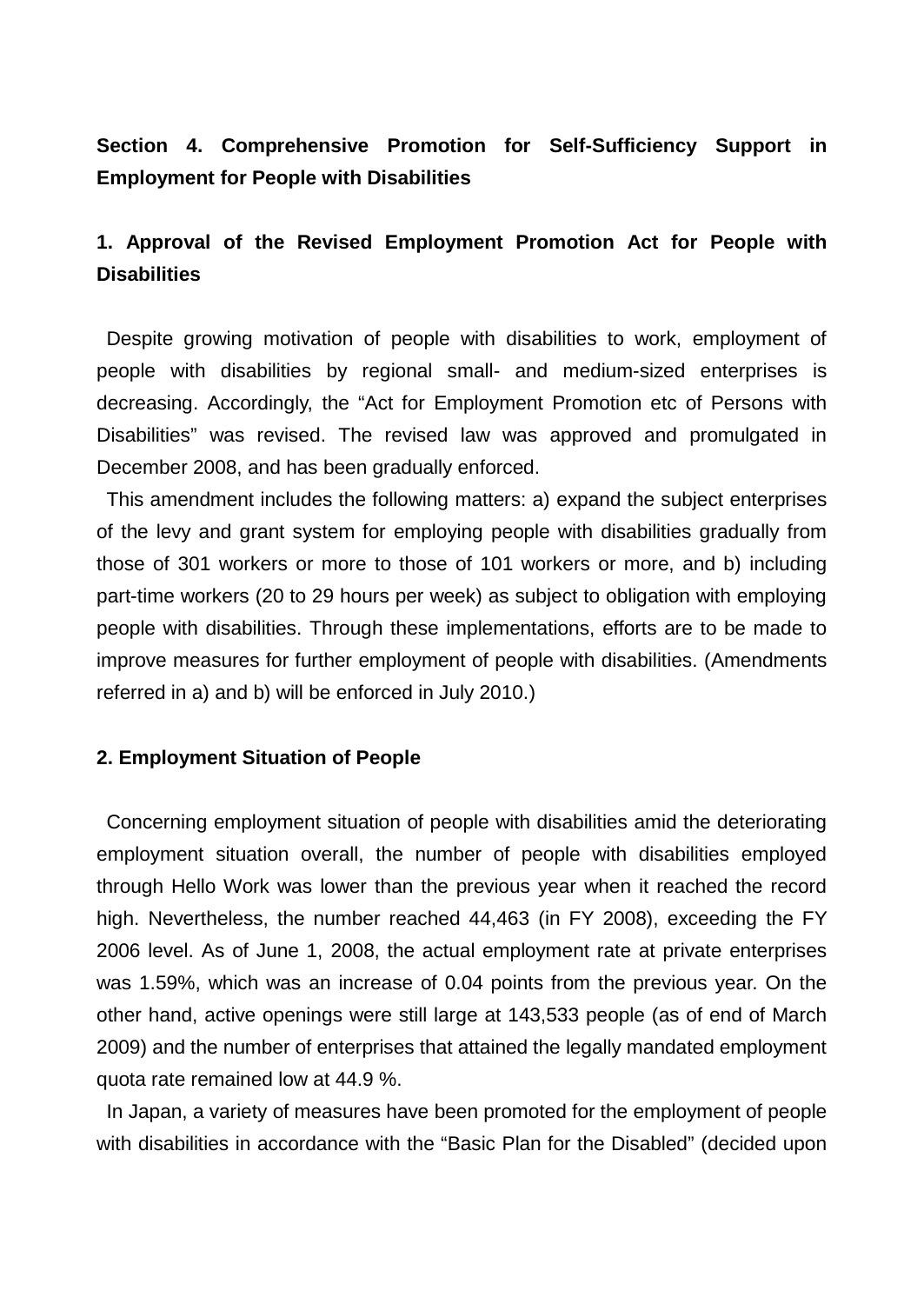by the Cabinet in December 2002), the "5-year Plan to Implement Priority Measures" for the period of FY 2008 to FY 2012 with the aim of steadily promoting measures based on the Basic Plan, and the newly established "Fundamental Policy for Employment Measures for Persons with Disabilities" for the period of FY 2009 to FY 2012. Further improvement in employment support for people with disabilities will be made through implementation of these plans so that people with disabilities who are eager to work can display their abilities to the utmost, realize social participation through work, and achieve self-sufficiency in employment.

# **3. Expanding Employment Opportunities through Promotion of the Employment Ratio System**

# **(1) Improving and Strengthening Instructions to Attain the Legally Mandated Employment Quota Ratio**

The mainstay of measures for the employment of people with disabilities in Japan is the Employment Quota System for Persons with Disabilities. According to the requirement of the "Act for Employment Promotion etc of Persons with Disabilities", business operators must employ a certain number of people with physical disabilities or mental retardation that is equivalent to or above the legally mandated employment quota ratio (people with mental disorders issued with health and welfare handbooks for people with mental disorders can be included in the employment rate of the respective enterprises). In order to facilitate measures being taken by enterprises to employ people with disabilities in attaining the quota ratio, business operators who employ less people with disabilities than the quota rate are instructed at Hello Works to formulate an employment plan in order to fulfill the legally mandated employment quota rate according to the plan. In the case the plan is not being properly implemented, recommendations shall be given and the names of any defaulting enterprises are disclosed to the public. In addition, with regard to public institutions including the government and local governments, instruction goals to attain the legally mandated employment quota ratio were set for public institutions, including prefectural boards of education in October 2006, and instructions are being thoroughly provided so as to achieve these goals. The employment situation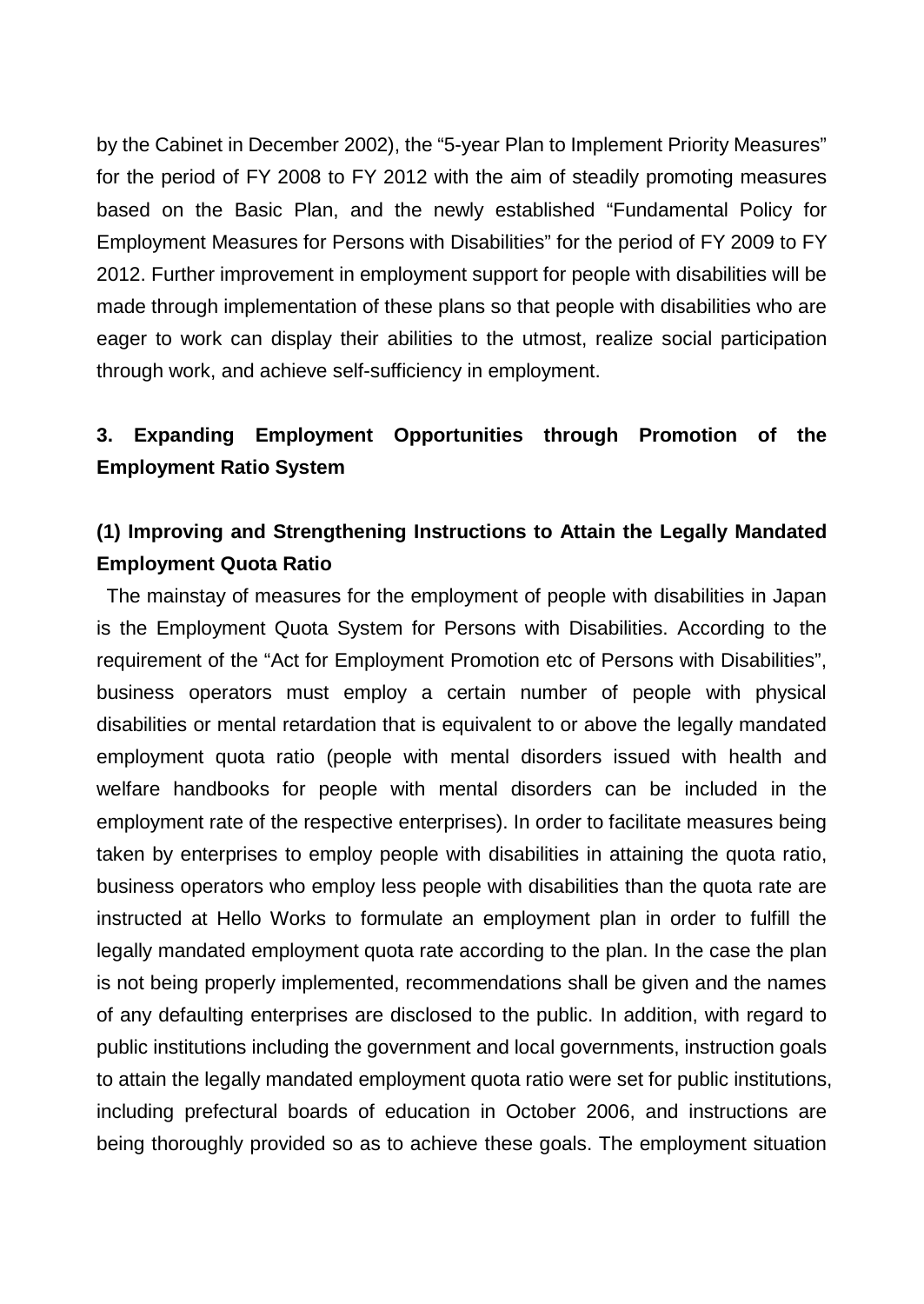with all public institutions as of June 1, 2008 was disclosed in November the same year and ministries and agencies, local governments, and statutory corporations were encourage to make further efforts to employ people with disabilities.

## **(2) Supporting Measures based on the Levy and Grant System for Employment of People with Disabilities**

The levy and grant system for employing people with disabilities was established with the contribution of business operators with the aim of adjusting the financial burden incurred in employing people with disabilities, facilitating their employment, and improving their overall employment standards.

With this system, a levy (50,000 yen per person a month for the number short of the mandated quota) is collected from business operators (with 301 workers or more) who have failed to satisfy the legally mandated employment quota ratio, while adjustment allowances or rewards are paid to business operators that have employed more people with disabilities than that of the quota ratio. In addition, subsidies are available for business operators that have improved facilities and equipments for the purpose of hiring people with disabilities, and special adjustment allowances are provided to those who place orders with people with disabilities working from home.

With the revision of the Law for Employment Promotion of Persons with Disabilities in 2008, application of the levy will be gradually expanded to business operators with 201 regular workers or more from July 2010, and to those with 101 regular workers from April 2015.

#### **4. Promotion of Employment Support for the People with Disabilities**

People with disabilities who visit Hello Works to make an application for a post are provided with vocational rehabilitation programs that include thorough vocational guidance, job placements, instruction/advice after employment, and a trial employment program. "Local Vocational Centers for Persons with Disabilities" have been established as special institutions to provide vocational rehabilitation programs. At these centers, in cooperation with Hello Works, vocational counselors provide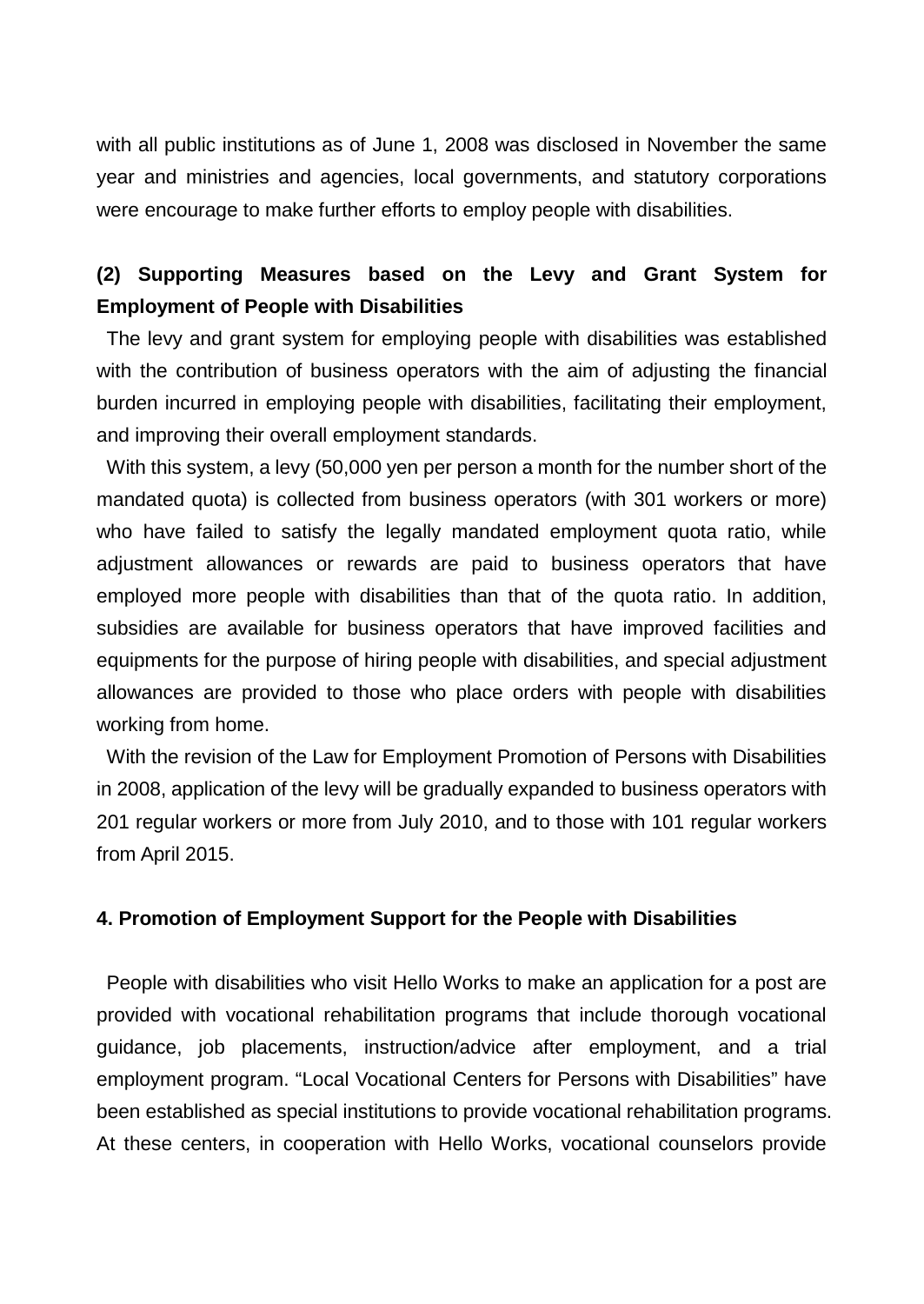clients with disabilities with support including vocational evaluations and guidance, work preparation training, work preparation support, and support by Job Coaches (who help people with disabilities to adapt to workplaces). They also provide business operators with a variety of support, which includes guidance and advice on employment management of people with disabilities. In addition, the Employment and Vocational Life Support Centers for Persons with Disabilities have been established to provide people with disabilities with comprehensive counseling on employment and daily life, forming networks of the relevant authorities in their neighborhoods that are engaged in employment, welfare and educational services

# **(1) Priority Support for Employment Development of People with Disabilities Implemented by Small- and Medium-sized Enterprises**

In consideration of the current severe employment situation, priority support system to promote employment of people with disabilities by small- and medium-sized enterprises is being implemented through establishing subsidies as follows: a) Subsidy for Initial Employment of People with Disabilities (First Step Subsidy) established in February 2009 with the aim of promoting employment of people with disabilities by small- and medium sized companies through providing grant (1 million yen) to small- and medium-sized enterprises, which employed people with disabilities for the first time; and b) Subsidy to Promote Establishment of Special Subsidiaries, etc., a subsidy measure to promote establishment of special subsidiaries (which provides over 20 million yen to newly established enterprises with more than 10 employees).

**(2)** Improved Employment Support in Cooperation with Employment, Welfare and Educational Services

In order to promote the self-sufficiency of people with disabilities in communities, cooperation with employment measures, welfare measures, and educational measures is important. Accordingly, the shift to regular employment from welfare employment is being promoted through "team support", which is lead by Hello Works in cooperation with related institutions of employment support. Utilizing the know-how of enterprises with sufficient experiences of employing people with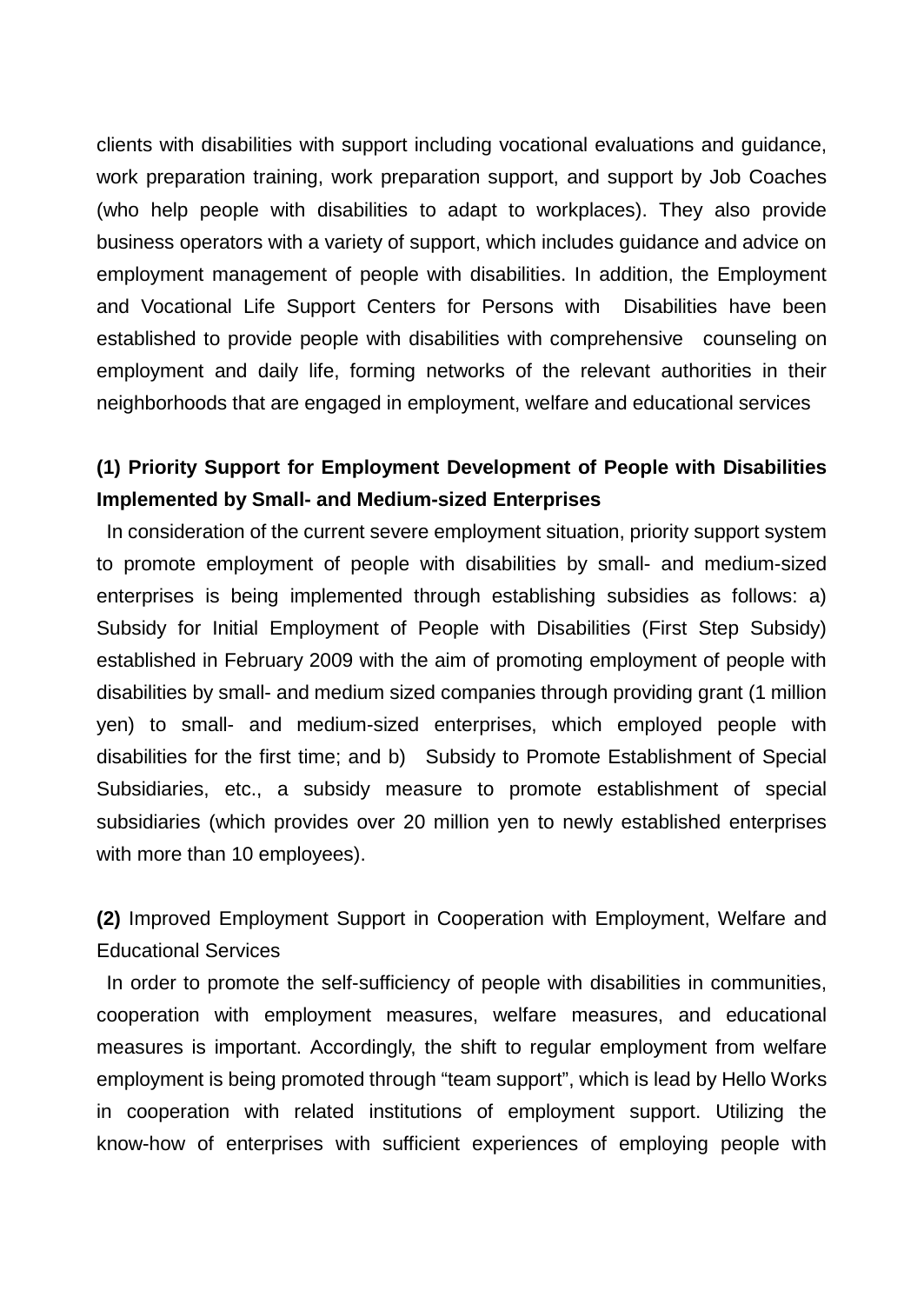disabilities, seminars have been provided to promote understanding of regular employment with welfare institution staff, students of special support schools, guardians, and teaching staff as well as improving understanding and know-how of employment support measures.

Furthermore, the Employment and Vocational Life Support Centers for Persons with Disabilities have been increasing the number of locations (at 206 locations in FY 2008, and will be established in every health and welfare area for people with disabilities by FY 2011).

In addition, promoting employment of people with disabilities in the public sector has been an important issue for the government in promoting measures for people with disabilities. Accordingly, in FY 2008, the national administrative organ has been implementing the "Challenge Employment", which aims at realizing employment of people with mental retardation by general enterprises after building up experiences as non-regular workers at ministries and agencies for 1 to 3 years.

**(3)** Attentive support in accordance with the degree of disabilities is critical for employment promotion of people with disabilities. In addition to supports provided at special support sections of Hello Works and the Local Vocational Centers for Persons with Disabilities, "Financial Grants for Step Up Employment of Mentally Disabled Persons", established in FY 2008 for people with mental disorders aiming at their regular employment gradually, has been implemented. Furthermore, "Employment Supporters for People with Mental Disorders" have been placed at Hello Work. Since FY 2009, a "Model Project to Promote Employment of People with Mental Disorders" has been carried out to entrust employment promotion projects for people with mental disorders and to establish the know-how. Moreover, in contact with family doctors, the Local Vocational Centers for Persons with Disabilities has been providing comprehensive support in accordance with the needs in support for people with mental disorders. Return-to-work support (rework support) in particular has been implemented for those out of work due to depression, etc. to introduce the state-of-the-art techniques developed mainly by the National Institute of Vocational Rehabilitation and remake the rhythm of life, to enhance adaptability such as the ability to manage stress, to establish a system to accept them at workplace, and to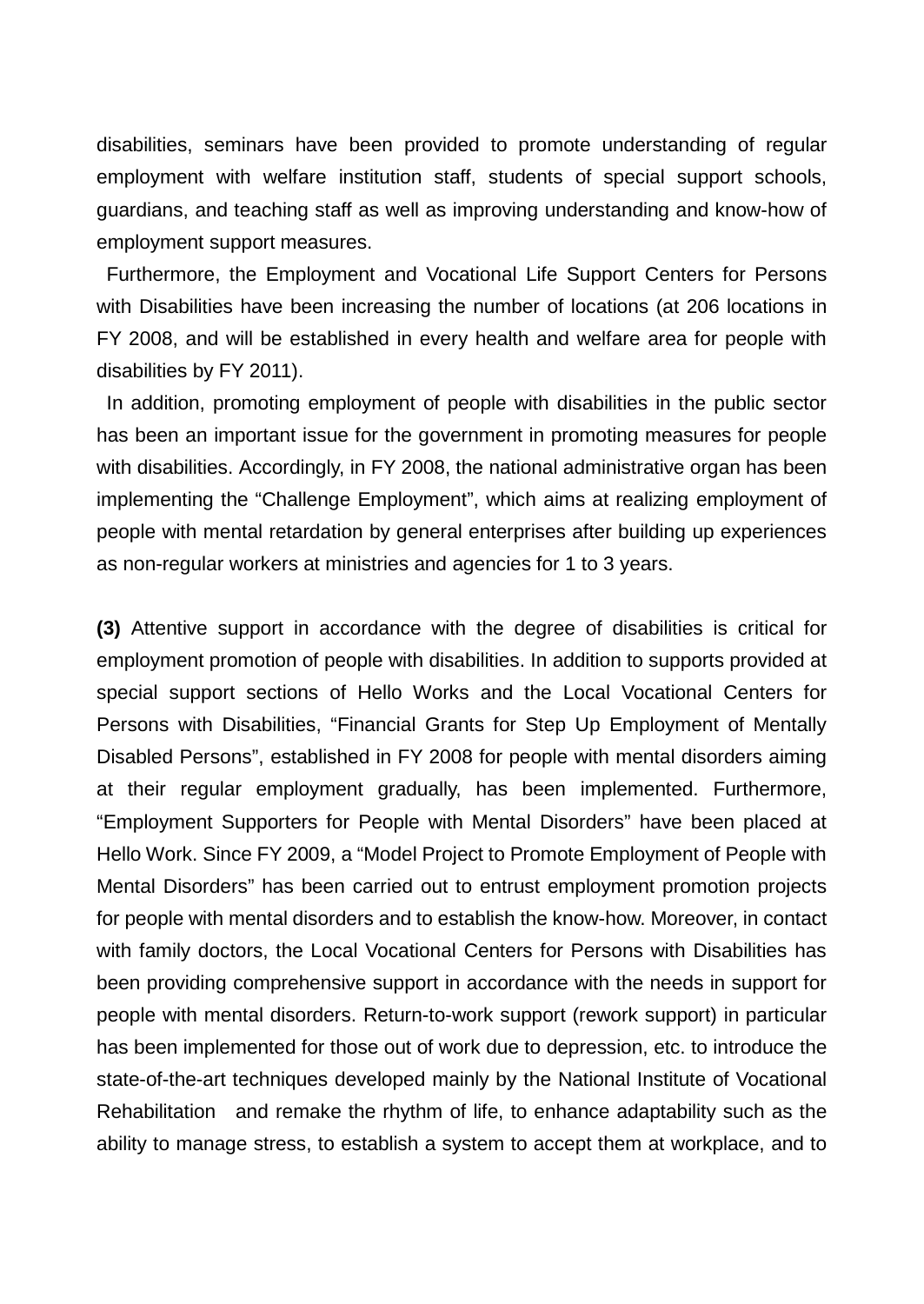provide advices on employment management.

With regard to support for people with developmental disorders, the subsidy has been established since FY 2009 for business owners that newly employ people with developmental disorders who are receiving support from the Local Vocational Centers for Persons with Disabilities, identify issues and make a report on employment management ("Employment Development Subsidy for People with Developmental Disorders (Employment Promotion Model Project for People with Developmental Disorders)") with the aim of supporting employment of people with developmental disorders and identifying issues on their employment management. Other projects are also in operation, including "Employment Programs for Young People Requiring Communication Support", "Nurturing Programs for Supporters of People with Developmental Disorders", and "Development of Support Techniques to Support Employment Rehabilitation for People with Disabilities and Trial Implementation at the Local Vocational Centers for Persons with Disabilities".

Concerning support for people with intractable diseases, the subsidy for business operators who newly employ people with intractable diseases, and identify the issues as well as make a report on their employment management (Employment Development Subsidy for People with Intractable Diseases (Employment Promotion Model Project for People with Intractable Diseases) has been provided in order to support employment of people with intractable diseases, and at the same time to identify the issues related to their employment management.

# **(4) Employment Measures for People with Disabilities in the FY 2009 Supplementary Budget**

Under the current severe employment situation, the number of people with disabilities who got laid off has been significantly increasing. It is necessary to prevent their dismissal and to provide attentive employment support for early reemployment for those who were forced to lose their jobs. Hence, the FY 2009 supplementary budget incorporated the measures including raise in ratio of the Employment Adjustment Subsidy for people with disabilities when business operators suspend business operations; expansion of the "Challenge Employment" that encourages people with disabilities to build up working experiences at public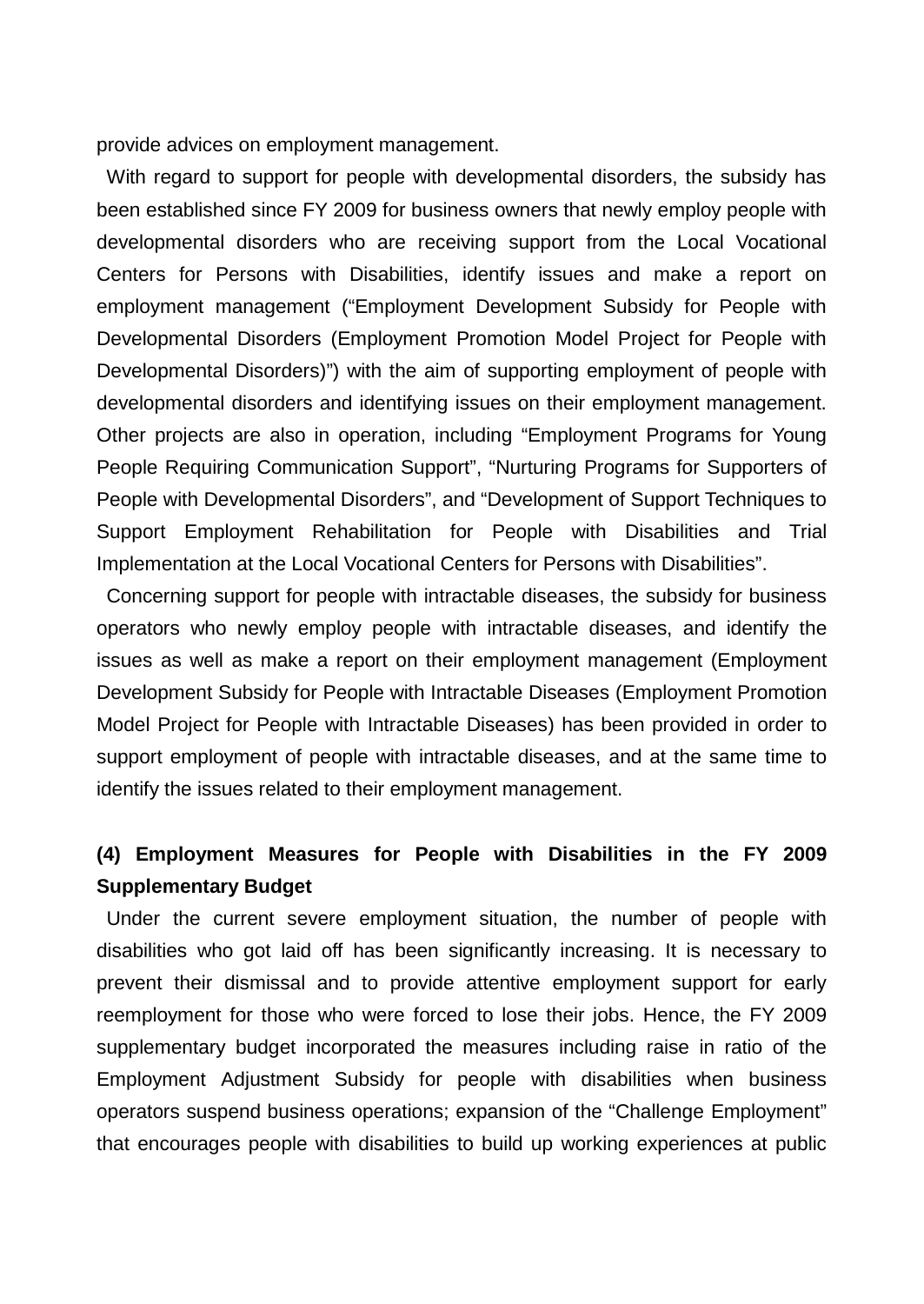organizations aiming at regular employment; and enhancing employment support system for people with disabilities at Hello Work.

#### **5. Promotion of Vocational Abilities Development of People with Disabilities**

# **(1) Promotion of Acceptance of People with Disabilities at Ordinary Vocational Abilities Development Facilities**

Establishing training courses for people with mental retardation and development disorders at ordinary vocational abilities development facilities is being promoted. In addition, efforts are being made to expand opportunities to receive training through promoting facilities to adopt barrier-free accessibility so that both people with and without disabilities can receive vocational training.

# **(2) Promotion of Training at Vocational Abilities Development Schools for People with Disabilities**

Vocational abilities development schools for people with disabilities have been established for those with severe disabilities who find it difficult to take vocational training at ordinary vocational abilities development schools.

Considering the progress made regarding the severity and diversity of trainees, vocational abilities development schools for people with disabilities have been paying close attention to the degree of the disability of respective trainees and providing them with more substantial training sessions to correspond to the expanding service-oriented economy and progress in IT, thus contributing the promotion of employment of people with disabilities.

# **(3) Diverse Entrusted Training according Disability (Entrusted Training for People with Disabilities)**

In response to the increase in number of people with disabilities who are eager to be employed and work, entrusted training has been provided in all prefectures through making the best use of contractors such as enterprises, social welfare foundations, NPOs, and private educational/training institutions so that people with disabilities can receive training in the area they live which is in accordance with their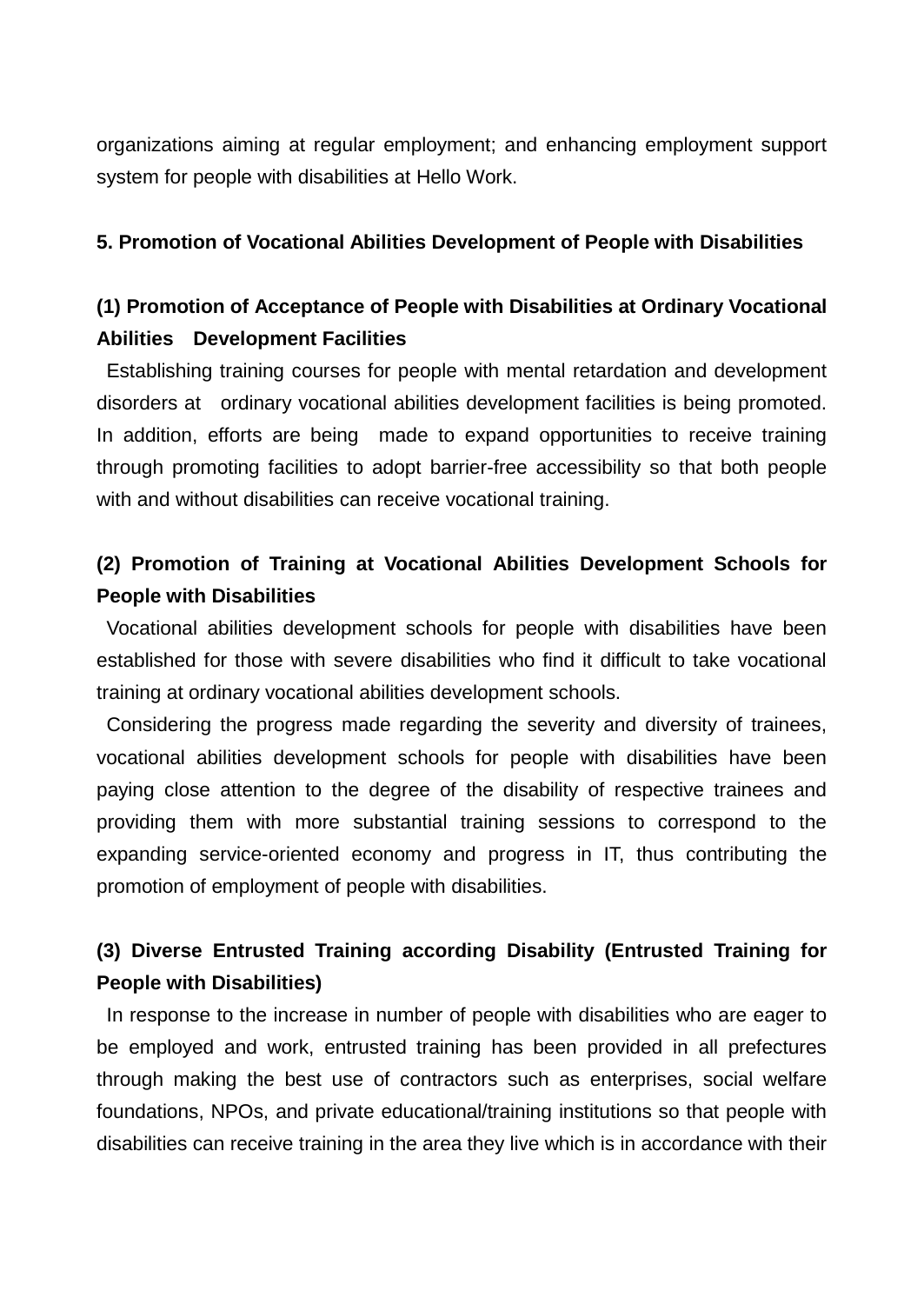degree of disability and the need for human resources in enterprises. The number of trainees in entrusted vocational training for people with disabilities has been increasing every year. In FY 2008, vocational training for people with disabilities was being promoted through further expanding the capacity of trainees.

# **(4) Promotion of Vocational Abilities Development in Major Cities Designated by Cabinet Order**

A network of vocational abilities development for people with disabilities including special support schools and welfare institutions was established in the major cities designated by cabinet order that are the operating entities for education, welfare, and medical care. In addition, promotion vocational ability development programs for people with disabilities has been implemented in major cities, including providing consultations and information on vocational abilities development and identifying the potential needs of vocational training, to promote vocational training according to the degree of disability and desires of trainees as well as the need for human resources in enterprises.

# **(5) Awareness Promotion of Vocational Abilities Development for People with Disabilities**

The National Skills Competitions for People with Disabilities has been conducted under the name of Abilympics since 1972 with the aim of promoting the vocational abilities development of people with disabilities and improve their vocational abilities so that they can participate in society with confidence and pride as skilled workers and to facilitate the employment of people with disabilities through raising public awareness and understanding about these people. The 30th Competition for FY 2008 was held in Chiba Prefecture during the same period with the National Skills Competition.

### **6. Promotion of the "'5 Year Plan to Double Wages"**

In addition to employment transfer support, improving the wage level at welfare facilities is important for people with disabilities in being financially self-sufficient in